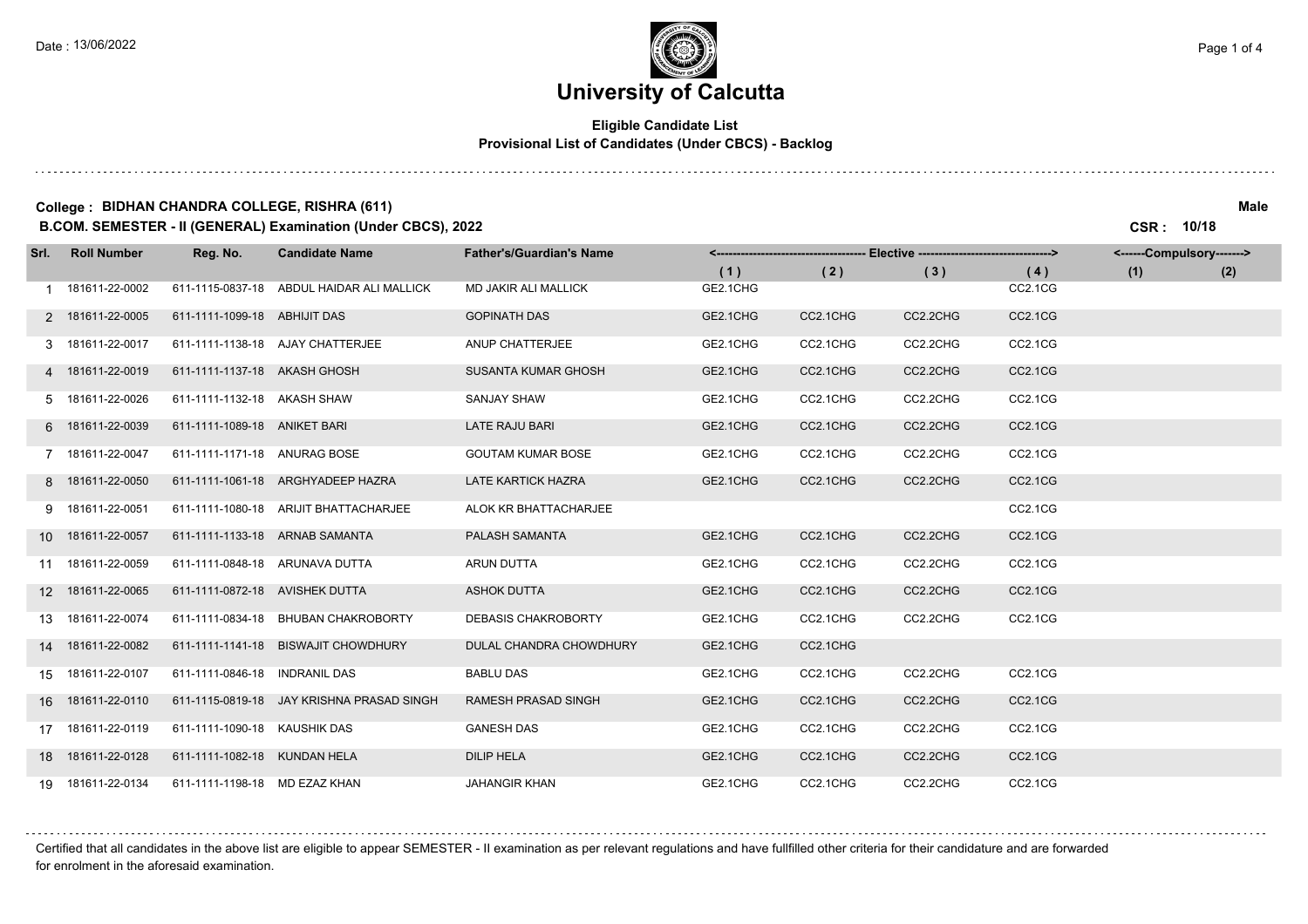. . . . . .

# **University of Calcutta**

## **Eligible Candidate List Provisional List of Candidates (Under CBCS) - Backlog**

### **College : BIDHAN CHANDRA COLLEGE, RISHRA (611) Male B.COM. SEMESTER - II (GENERAL) Examination (Under CBCS), 2022 CSR : 10/18**

| Srl. Roll Number  | Reg. No.                       | <b>Candidate Name</b>                 | <b>Father's/Guardian's Name</b> |          | - Elective ---------------------------------> |          |                | <------Compulsory-------> |     |
|-------------------|--------------------------------|---------------------------------------|---------------------------------|----------|-----------------------------------------------|----------|----------------|---------------------------|-----|
|                   |                                |                                       |                                 | (1)      | (2)                                           | (3)      | (4)            | (1)                       | (2) |
| 20 181611-22-0183 | 611-1112-1079-18 RAHUL RAJAK   |                                       | <b>DINESH RAJAK</b>             |          |                                               |          | <b>CC2.1CG</b> |                           |     |
| 21 181611-22-0196 | 611-1111-1060-18 RAJU DAS      |                                       | RANJIT DAS                      | GE2.1CHG | CC2.1CHG                                      | CC2.2CHG | CC2.1CG        |                           |     |
| 22 181611-22-0199 |                                | 611-1111-1074-18 RAKESH JAYSWAL       | SHAMBHU JAYSWAL                 | GE2.1CHG | CC2.1CHG                                      | CC2.2CHG | <b>CC2.1CG</b> |                           |     |
| 23 181611-22-0213 | 611-1111-0791-18 RITAM DUTTA   |                                       | RABINDRO NATH DUTTA             |          | CC2.1CHG                                      | CC2.2CHG | CC2.1CG        |                           |     |
| 24 181611-22-0217 | 611-1111-0835-18 RITESH RANA   |                                       | <b>RATAN KUMAR RANA</b>         | GE2.1CHG | CC2.1CHG                                      | CC2.2CHG | CC2.1CG        |                           |     |
| 25 181611-22-0230 | 611-1111-1077-18 SANDIP PARBAT |                                       | RAJESWAR PARBAT                 | GE2.1CHG | CC2.1CHG                                      | CC2.2CHG | CC2.1CG        |                           |     |
| 26 181611-22-0240 | 611-1111-0812-18 SAUGATA GHOSH |                                       | <b>DIPAK GHOSH</b>              |          |                                               | CC2.2CHG | <b>CC2.1CG</b> |                           |     |
| 27 181611-22-0244 | 611-1111-0892-18 SAYAN DUARY   |                                       | <b>BISWAJIT DUARY</b>           | GE2.1CHG | CC2.1CHG                                      | CC2.2CHG | CC2.1CG        |                           |     |
| 28 181611-22-0245 |                                | 611-1111-0899-18 SAYAN KUMAR DE       | PRASANTA KUMAR DE               | GE2.1CHG | CC2.1CHG                                      | CC2.2CHG | <b>CC2.1CG</b> |                           |     |
| 29 181611-22-0255 | 611-1111-1092-18 SHIPPU RAI    |                                       | PRAMOD RAI                      | GE2.1CHG | CC2.1CHG                                      | CC2.2CHG | CC2.1CG        |                           |     |
| 30 181611-22-0265 |                                | 611-1111-0844-18 SOMNATH MONDAL       | <b>TAPAS MONDAL</b>             | GE2.1CHG | CC2.1CHG                                      | CC2.2CHG | <b>CC2.1CG</b> |                           |     |
| 31 181611-22-0267 | 611-1111-1076-18 SOUGATA SUR   |                                       | <b>SUBRATA SUR</b>              | GE2.1CHG | CC2.1CHG                                      | CC2.2CHG | CC2.1CG        |                           |     |
| 32 181611-22-0276 |                                | 611-1111-1140-18 SOUREN BHATTACHERJEE | <b>MINTU BHATTACHERJEE</b>      | GE2.1CHG | CC2.1CHG                                      | CC2.2CHG | CC2.1CG        |                           |     |
| 33 181611-22-0279 |                                | 611-1111-1071-18 SUBHAJIT SANYAL      | JAYANTA SANYAL                  | GE2.1CHG | CC2.1CHG                                      | CC2.2CHG | CC2.1CG        |                           |     |
| 34 181611-22-0282 |                                | 611-1111-0833-18 SUBHOJIT MUKHERJEE   | SUDIP MUKHERJEE                 | GE2.1CHG | CC2.1CHG                                      | CC2.2CHG | CC2.1CG        |                           |     |
| 35 181611-22-0299 | 611-1111-0832-18 SUMAN SANTRA  |                                       | <b>MONOJ SANTRA</b>             | GE2.1CHG | CC2.1CHG                                      |          |                |                           |     |
| 36 181611-22-0306 | 611-1111-0941-18 SUMIT SINGH   |                                       | <b>BRIJ KISHOR SINGH</b>        | GE2.1CHG | CC2.1CHG                                      | CC2.2CHG | <b>CC2.1CG</b> |                           |     |
| 37 181611-22-0322 |                                | 611-1111-0896-18 UTTARAN BANERJEE     | KUNAL BANERJEE                  | GE2.1CHG |                                               |          |                |                           |     |
| 38 191611-22-0012 | 611-1111-1119-19 AMAN DUBEY    |                                       | DHARMENDRA DUBEY                | GE2.1CHG | CC2.1CHG                                      | CC2.2CHG | <b>CC2.1CG</b> |                           |     |

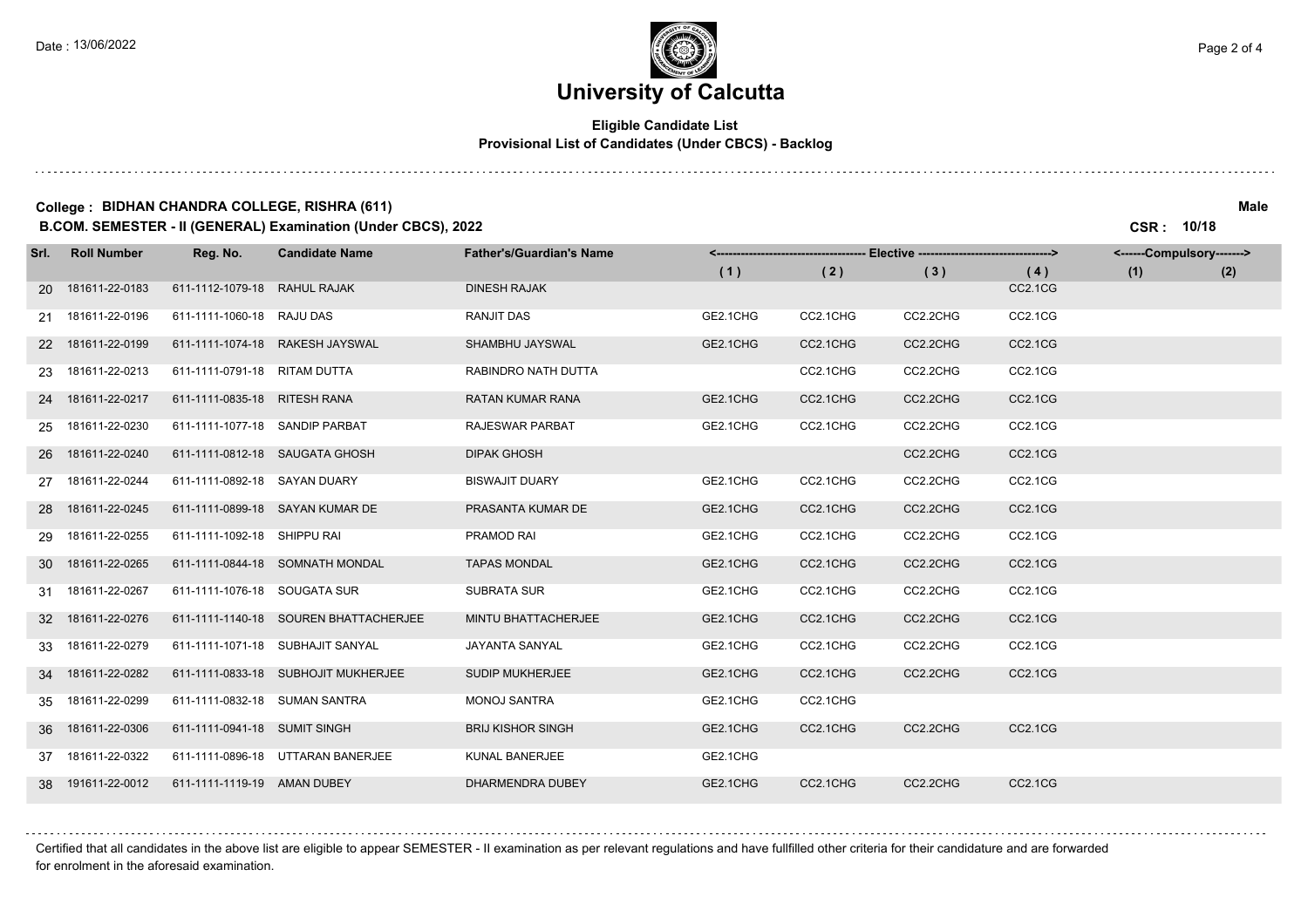and a state

# **University of Calcutta**

## **Eligible Candidate List Provisional List of Candidates (Under CBCS) - Backlog**

### **College : BIDHAN CHANDRA COLLEGE, RISHRA (611) Male B.COM. SEMESTER - II (GENERAL) Examination (Under CBCS), 2022 CSR : 10/18**

| Srl. L | <b>Roll Number</b> | Reg. No.                        | <b>Candidate Name</b>                  | <b>Father's/Guardian's Name</b> | <------------------------------------- | -- Elective ---------------------------------> |          |                                  | <------Compulsory-------> |     |
|--------|--------------------|---------------------------------|----------------------------------------|---------------------------------|----------------------------------------|------------------------------------------------|----------|----------------------------------|---------------------------|-----|
|        |                    |                                 |                                        |                                 | (1)                                    | (2)                                            | (3)      | (4)                              | (1)                       | (2) |
|        | 39 191611-22-0015  |                                 | 611-1111-0930-19 AMAR NATH SHARMA      | <b>BAIJ NATH SHARMA</b>         | GE2.1CHG                               | CC2.1CHG                                       | CC2.2CHG | CC2.1CG                          |                           |     |
|        | 40 191611-22-0017  |                                 | 611-1111-0989-19 AMIT KUMAR SINGH      | <b>MUSHAFIR SINGH</b>           | GE2.1CHG                               | CC2.1CHG                                       | CC2.2CHG | <b>CC2.1CG</b>                   |                           |     |
|        | 41 191611-22-0021  | 611-1111-1065-19 ANIKET ROY     |                                        | ANUP KUMAR ROY                  | GE2.1CHG                               | CC2.1CHG                                       | CC2.2CHG | CC2.1CG                          |                           |     |
|        | 42 191611-22-0027  |                                 | 611-1111-0986-19 ANKIT CHOUDHARY       | DHANESHWAR CHOUDHARY            | GE2.1CHG                               | CC2.1CHG                                       | CC2.2CHG | <b>CC2.1CG</b>                   |                           |     |
|        | 43 191611-22-0029  | 611-1111-1068-19 ANKIT KR SINGH |                                        | <b>BALIRAM SINGH</b>            | GE2.1CHG                               | CC2.1CHG                                       | CC2.2CHG | CC2.1CG                          |                           |     |
|        | 44 191611-22-0030  |                                 | 611-1112-0999-19 ANKIT KUMAR CHOWDHURY | RAJ KISHORE CHOWDHURY           | GE2.1CHG                               | CC2.1CHG                                       | CC2.2CHG | CC2.1CG                          |                           |     |
|        | 45 191611-22-0032  |                                 | 611-1111-1010-19 ANUPAM BHATTACHARJEE  | RANJAN BHATTACHARJEE            | GE2.1CHG                               | CC2.1CHG                                       | CC2.2CHG | CC2.1CG                          |                           |     |
|        | 46 191611-22-0039  |                                 | 611-1114-1090-19 ASHIM KARMAKAR        | ARABINDA KARMAKAR               | GE2.1CHG                               | CC2.1CHG                                       | CC2.2CHG | CC2.1CG                          |                           |     |
|        | 47 191611-22-0051  | 611-1112-1064-19 BIJOY DAS      |                                        | <b>ASHOK DAS</b>                | GE2.1CHG                               | CC2.1CHG                                       | CC2.2CHG | CC2.1CG                          |                           |     |
|        | 48 191611-22-0052  |                                 | 611-1112-1031-19 BIJOY KUMAR RAJAK     | <b>JOGESH RAJAK</b>             | GE2.1CHG                               | CC2.1CHG                                       | CC2.2CHG | CC2.1CG                          |                           |     |
|        | 49 191611-22-0064  |                                 | 611-1111-1125-19 DEBASHISH DUTTA       | <b>BULU DUTTA</b>               | GE2.1CHG                               | CC2.1CHG                                       | CC2.2CHG | CC2.1CG                          |                           |     |
|        | 50 191611-22-0069  |                                 | 611-1114-1028-19 DIBYENDU GHOROI       | <b>SWAPAN GHOROI</b>            | GE2.1CHG                               | CC2.1CHG                                       | CC2.2CHG | <b>CC2.1CG</b>                   |                           |     |
|        | 51 191611-22-0072  | 611-1111-0942-19 DIP PAUL       |                                        | <b>MANTU PAUL</b>               | GE2.1CHG                               | CC2.1CHG                                       | CC2.2CHG | CC2.1CG                          |                           |     |
|        | 52 191611-22-0082  | 611-1111-1076-19 KOUSHIK GHOSH  |                                        | <b>DINOBANDHU GHOSH</b>         | GE2.1CHG                               | CC2.1CHG                                       | CC2.2CHG | CC2.1CG                          |                           |     |
|        | 53 191611-22-0084  |                                 | 611-1111-1070-19 KRISHNENDU DAS        | <b>GANESH NARAYAN DAS</b>       | GE2.1CHG                               | CC2.1CHG                                       | CC2.2CHG | CC2.1CG                          |                           |     |
|        | 54 191611-22-0093  |                                 | 611-1111-0958-19 MD KASHIF HAYAT       | PHOOL MOHAMMAD                  | GE2.1CHG                               | CC2.1CHG                                       | CC2.2CHG | CC <sub>2.1</sub> C <sub>G</sub> |                           |     |
| 55     | 191611-22-0100     | 611-1111-1129-19 NOOR ALAM      |                                        | MD RAZI AHMAD                   | GE2.1CHG                               | CC2.1CHG                                       | CC2.2CHG | CC2.1CG                          |                           |     |
|        | 56 191611-22-0107  | 611-1111-1091-19 PRITAM DAS     |                                        | <b>GOUTAM DAS</b>               | GE2.1CHG                               | CC2.1CHG                                       | CC2.2CHG | <b>CC2.1CG</b>                   |                           |     |
|        | 57 191611-22-0109  | 611-1112-0995-19 PRITAM RAY     |                                        | PRATAP CHANDRA RAY              | GE2.1CHG                               | CC2.1CHG                                       | CC2.2CHG | CC2.1CG                          |                           |     |